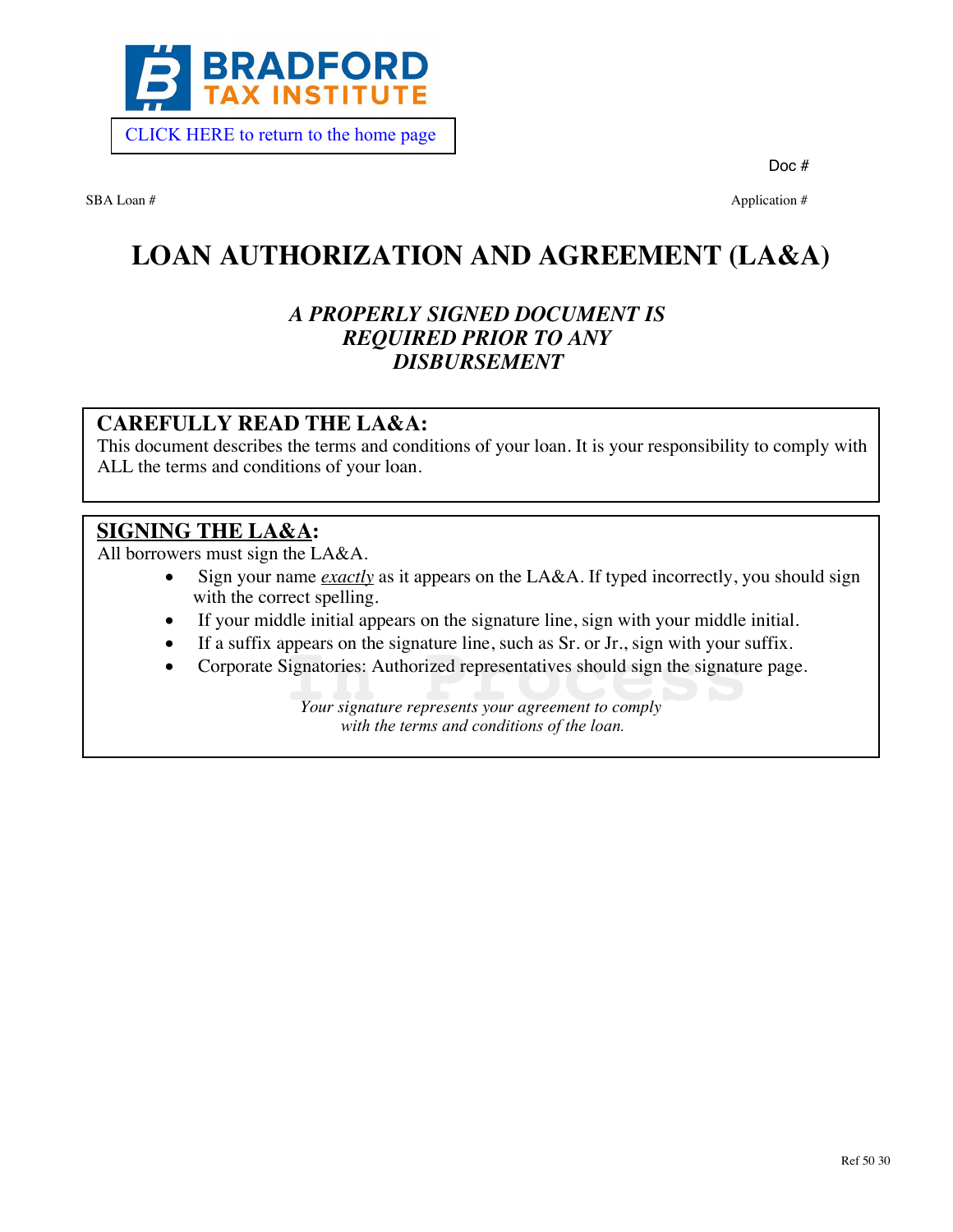### **U.S. Small Business Administration**

Economic Injury Disaster Loan

## **LOAN AUTHORIZATION AND AGREEMENT**

Date: 06.16.2020 (Effective Date)

On the above date, this Administration (SBA) authorized (under Section 7(b) of the Small Business Act, as amended) a Loan  $(SBA Loan #)$  to ------ in the amount of one hundred thousand and  $00/100$  Dollars  $(\$100,000,00)$ , upon the following conditions:

#### PAYMENT

• Installment payments, including principal and interest, of \$488.00 Monthly, will begin Twelve (12) months from the date of the promissory Note. The balance of principal and interest will be payable Thirty (30) years from the date of the promissory Note.

#### INTEREST

• Interest will accrue at the rate of  $3.75\%$  per annum and will accrue only on funds actually advanced from the date(s) of each advance.

#### PAYMENT TERMS

- · Each payment will be applied first to interest accrued to the date of receipt of each payment, and the balance, if any, will be applied to principal**.** II be applied first to interest accrued to the date of receipt of each payment, ed to principal.
- Each payment will be made when due even if at that time the full amount of the Loan has not yet been advanced or the authorized amount of the Loan has been reduced.

#### **COLLATERAL**

- For loan amounts of greater than \$25,000, Borrower hereby grants to SBA, the secured party hereunder, a continuing security interest in and to any and all "Collateral" as described herein to secure payment and performance of all debts, liabilities and obligations of Borrower to SBA hereunder without limitation, including but not limited to all interest, other fees and expenses (all hereinafter called "Obligations"). The Collateral includes the following property that Borrower now owns or shall acquire or create immediately upon the acquisition or creation thereof: all tangible and intangible personal property, including, but not limited to: (a) inventory, (b) equipment, (c) instruments, including promissory notes (d) chattel paper, including tangible chattel paper and electronic chattel paper, (e) documents, (f) letter of credit rights, (g) accounts, including health-care insurance receivables and credit card receivables, (h) deposit accounts, (i) commercial tort claims, (j) general intangibles, including payment intangibles and software and (k) as-extracted collateral as such terms may from time to time be defined in the Uniform Commercial Code. The security interest Borrower grants includes all accessions, attachments, accessories, parts, supplies and replacements for the Collateral, all products, proceeds and collections thereof and all records and data relating thereto.
- · For loan amounts of \$25,000 or less, SBA is not taking a security interest in any collateral.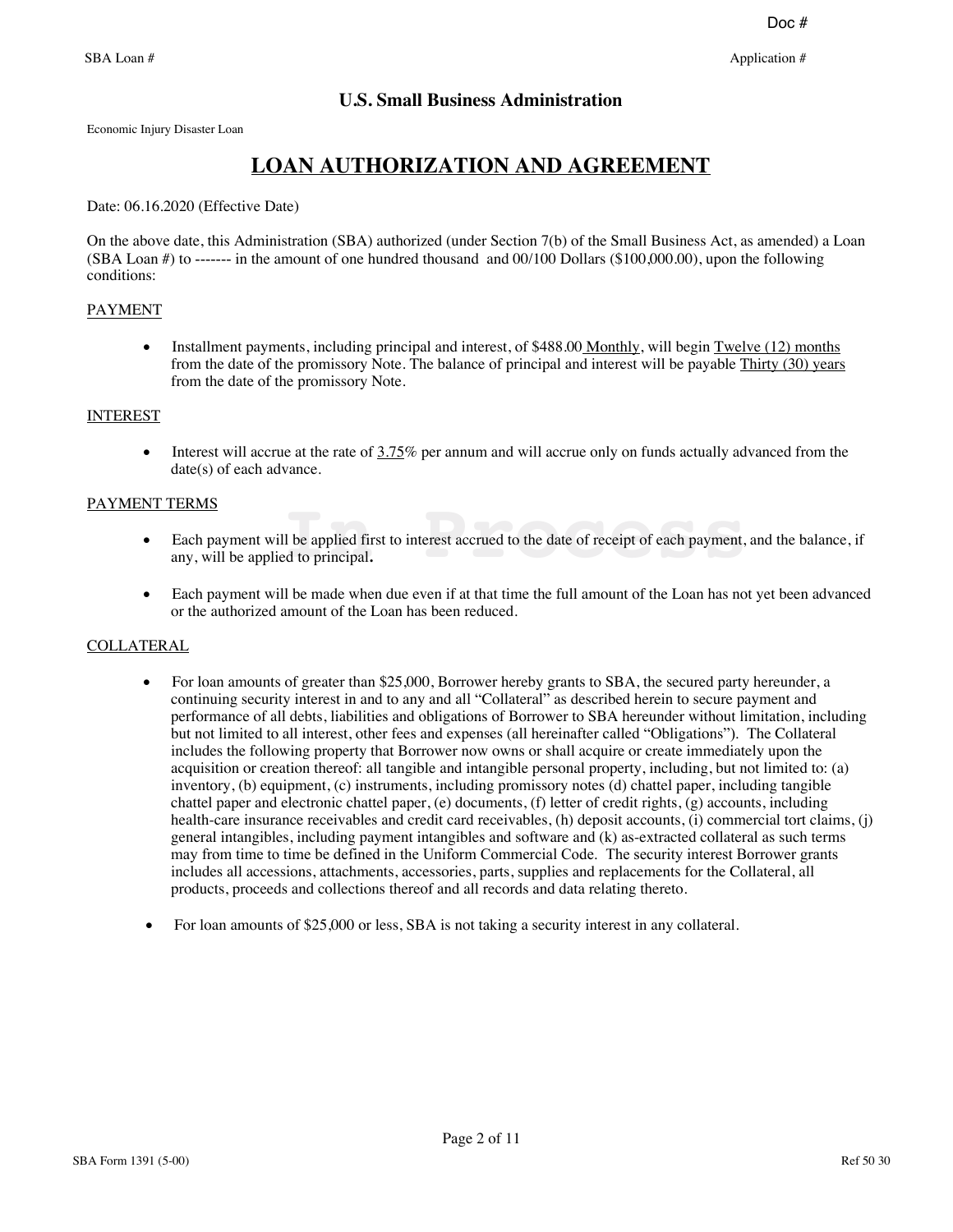#### REQUIREMENTS RELATIVE TO COLLATERAL

- · Borrower will not sell or transfer any collateral (except normal inventory turnover in the ordinary course of business) described in the "Collateral" paragraph hereof without the prior written consent of SBA.
- Borrower will neither seek nor accept future advances under any superior liens on the collateral securing this Loan without the prior written consent of SBA.

#### USE OF LOAN PROCEEDS

· Borrower will use all the proceeds of this Loan solely as working capital to alleviate economic injury caused by disaster occurring in the month of January 31, 2020 and continuing thereafter and to pay Uniform Commercial Code (UCC) lien filing fees and a third-party UCC handling charge of \$100 which will be deducted from the Loan amount stated above.

#### REQUIREMENTS FOR USE OF LOAN PROCEEDS AND RECEIPTS

- · Borrower will obtain and itemize receipts (paid receipts, paid invoices or cancelled checks) and contracts for all Loan funds spent and retain these receipts for 3 years from the date of the final disbursement. Prior to each subsequent disbursement (if any) and whenever requested by SBA, Borrower will submit to SBA such itemization together with copies of the receipts.
- · Borrower will not use, directly or indirectly, any portion of the proceeds of this Loan to relocate without the prior written permission of SBA. The law prohibits the use of any portion of the proceeds of this Loan for voluntary relocation from the business area in which the disaster occurred. To request SBA's prior written permission to relocate, Borrower will present to SBA the reasons therefore and a description or address of the relocation site. Determinations of (1) whether a relocation is voluntary or otherwise, and (2) whether any site other than the disaster-affected location is within the business area in which the disaster occurred, will be made solely by SBA. It use, directly or indirectly, any portion of the proceeds of this Loan to reloom<br>ission of SBA. The law prohibits the use of any portion of the proceeds of<br>on from the business area in which the disaster occurred. To req
- Borrower will, to the extent feasible, purchase only American-made equipment and products with the proceeds of this Loan.
- · Borrower will make any request for a loan increase for additional disaster-related damages as soon as possible after the need for a loan increase is discovered. The SBA will not consider a request for a loan increase received more than **two (2)** years from the date of loan approval unless, in the sole discretion of the SBA, there are extraordinary and unforeseeable circumstances beyond the control of the borrower.

#### DEADLINE FOR RETURN OF LOAN CLOSING DOCUMENTS

· **Borrower will sign and return the loan closing documents to SBA within 2 months of the date of this Loan Authorization and Agreement**. By notifying the Borrower in writing, SBA may cancel this Loan if the Borrower fails to meet this requirement. The Borrower may submit and the SBA may, in its sole discretion, accept documents after 2 months of the date of this Loan Authorization and Agreement.

#### COMPENSATION FROM OTHER SOURCES

· Eligibility for this disaster Loan is limited to disaster losses that are not compensated by other sources. Other sources include but are not limited to: (1) proceeds of policies of insurance or other indemnifications, (2) grants or other reimbursement (including loans) from government agencies or private organizations, (3)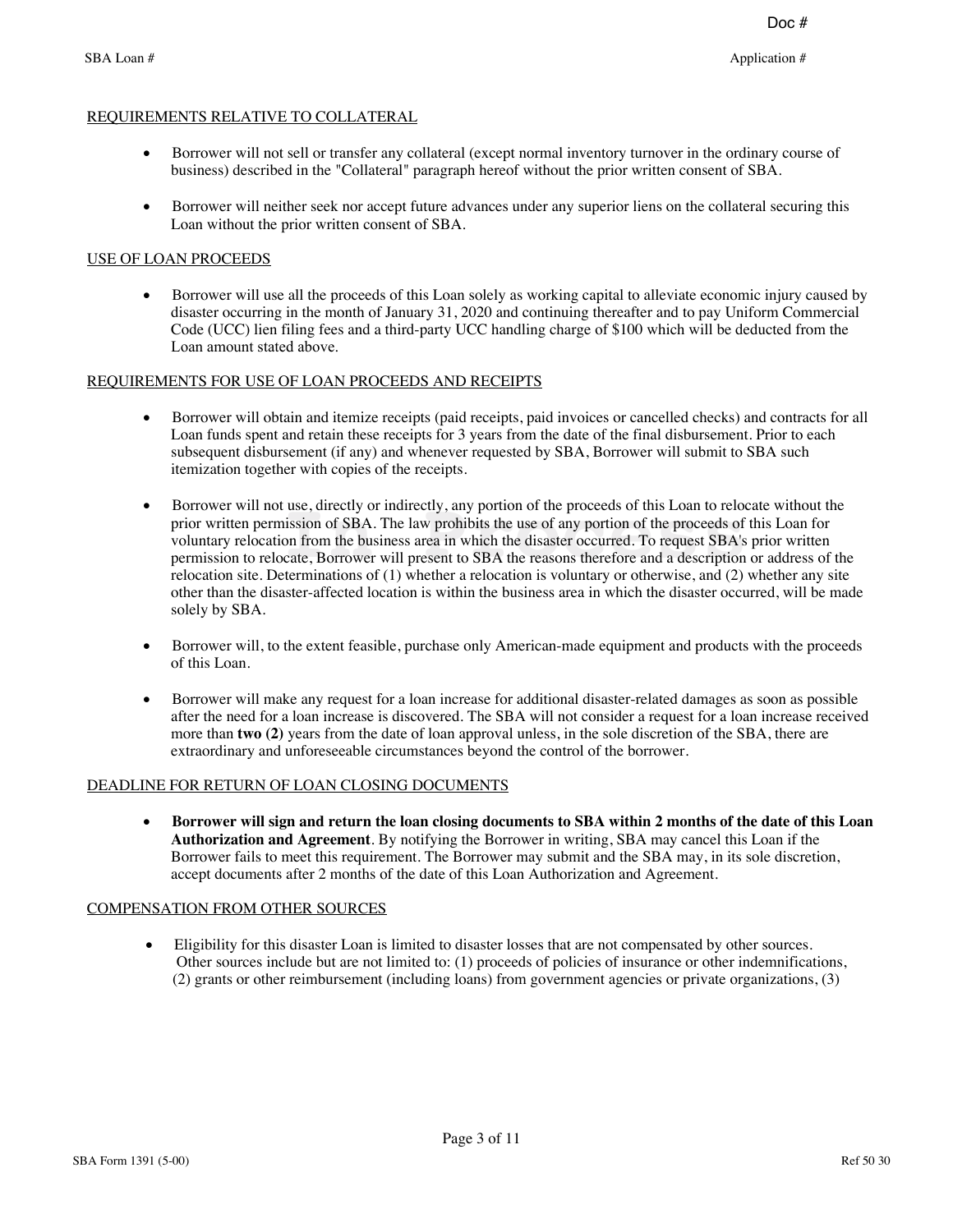claims for civil liability against other individuals, organizations or governmental entities, and (4) salvage (including any sale or re-use) of items of damaged property.

- Borrower will promptly notify SBA of the existence and status of any claim or application for such other compensation, and of the receipt of any such compensation, and Borrower will promptly submit the proceeds of same (not exceeding the outstanding balance of this Loan) to SBA.
- Borrower hereby assigns to SBA the proceeds of any such compensation from other sources and authorizes the payor of same to deliver said proceeds to SBA at such time and place as SBA shall designate.
- SBA will in its sole discretion determine whether any such compensation from other sources is a duplication of benefits. SBA will use the proceeds of any such duplication to reduce the outstanding balance of this Loan, and Borrower agrees that such proceeds will not be applied in lieu of scheduled payments.

#### DUTY TO MAINTAIN HAZARD INSURANCE

· Within 12 months from the date of this Loan Authorization and Agreement the Borrower will provide proof of an active and in effect hazard insurance policy including fire, lightning, and extended coverage on all items used to secure this loan to at least 80% of the insurable value. Borrower will not cancel such coverage and will maintain such coverage throughout the entire term of this Loan. **BORROWER MAY NOT BE ELIGIBLE FOR EITHER ANY FUTURE DISASTER ASSISTANCE OR SBA FINANCIAL ASSISTANCE IF THIS INSURANCE IS NOT MAINTAINED AS STIPULATED HEREIN THROUGHOUT THE ENTIRE TERM OF THIS LOAN.** Please submit proof of insurance to: U.S. Small Business Administration, Office of Disaster Assistance, 14925 Kingsport Rd, Fort Worth, TX. 76155.<br> **DRECORDS** Disaster Assistance, 14925 Kingsport Rd, Fort Worth, TX. 76155.

#### BOOKS AND RECORDS

- · Borrower will maintain current and proper books of account in a manner satisfactory to SBA for the most recent 5 years until 3 years after the date of maturity, including extensions, or the date this Loan is paid in full, whichever occurs first. Such books will include Borrower's financial and operating statements, insurance policies, tax returns and related filings, records of earnings distributed and dividends paid and records of compensation to officers, directors, holders of 10% or more of Borrower's capital stock, members, partners and proprietors.
- · Borrower authorizes SBA to make or cause to be made, at Borrower's expense and in such a manner and at such times as SBA may require: (1) inspections and audits of any books, records and paper in the custody or control of Borrower or others relating to Borrower's financial or business conditions, including the making of copies thereof and extracts therefrom, and (2) inspections and appraisals of any of Borrower's assets.
- · Borrower will furnish to SBA, not later than 3 months following the expiration of Borrower's fiscal year and in such form as SBA may require, Borrower's financial statements.
- · Upon written request of SBA, Borrower will accompany such statements with an 'Accountant's Review Report' prepared by an independent public accountant at Borrower's expense.
- · Borrower authorizes all Federal, State and municipal authorities to furnish reports of examination, records and other information relating to the conditions and affairs of Borrower and any desired information from such reports, returns, files, and records of such authorities upon request of SBA.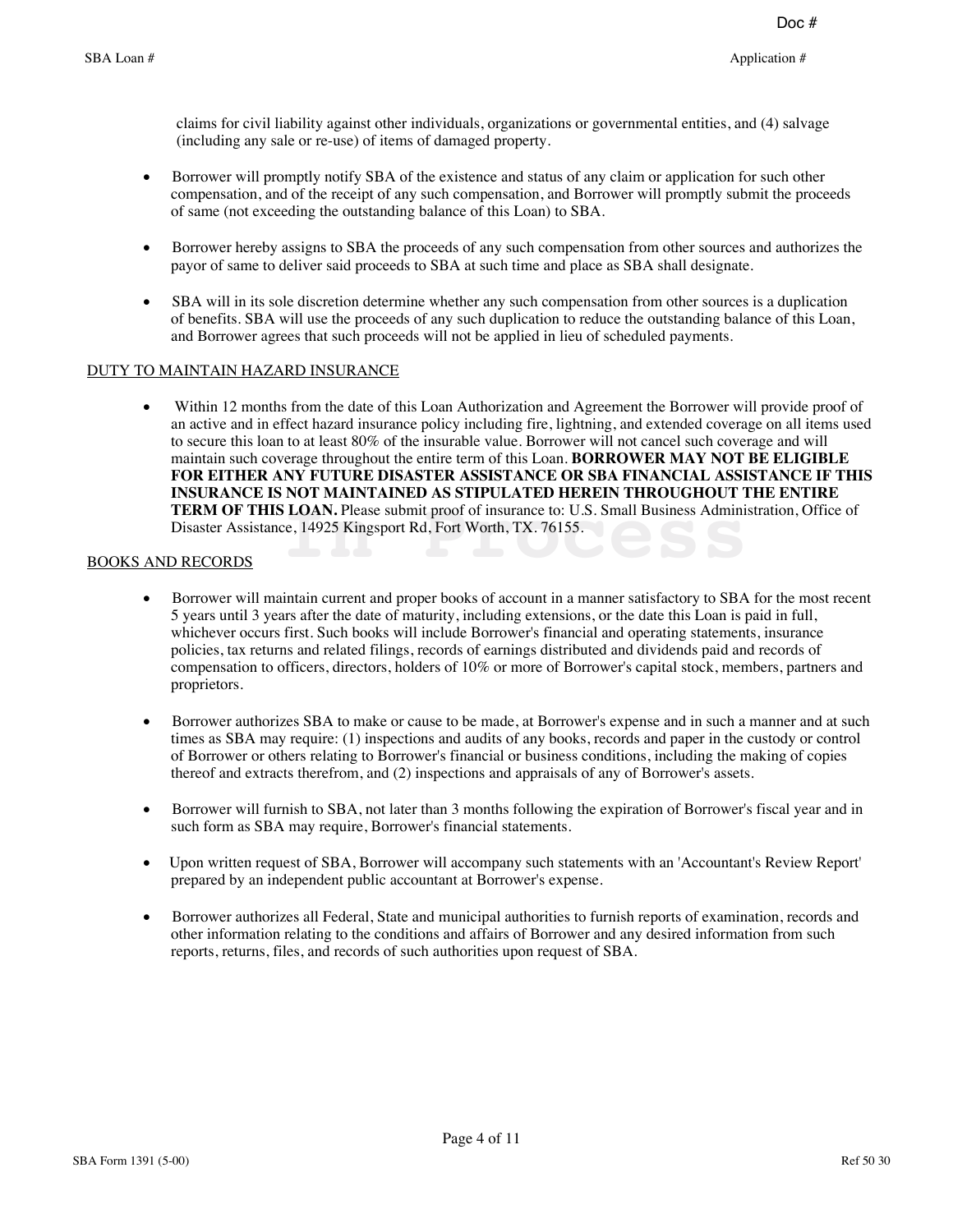#### LIMITS ON DISTRIBUTION OF ASSETS

• Borrower will not, without the prior written consent of SBA, make any distribution of Borrower's assets, or give any preferential treatment, make any advance, directly or indirectly, by way of loan, gift, bonus, or otherwise, to any owner or partner or any of its employees, or to any company directly or indirectly controlling or affiliated with or controlled by Borrower, or any other company.

#### EQUAL OPPORTUNITY REQUIREMENT

· If Borrower has or intends to have employees, Borrower will post SBA Form 722, Equal Opportunity Poster (copy attached), in Borrower's place of business where it will be clearly visible to employees, applicants for employment, and the general public.

#### DISCLOSURE OF LOBBYING ACTIVITIES

· Borrower agrees to the attached Certification Regarding Lobbying Activities

#### BORROWER'S CERTIFICATIONS

Borrower certifies that:

- · There has been no substantial adverse change in Borrower's financial condition (and organization, in case of a business borrower) since the date of the application for this Loan. (Adverse changes include, but are not limited
- to: judgment liens, tax liens, mechanic's liens, bankruptcy, financial reverses, arrest or conviction of felony, etc.)<br>No fees have been paid, directly or indirectly, to any representative (attorney, accountant, etc.) for • No fees have been paid, directly or indirectly, to any representative (attorney, accountant, etc.) for services provided or to be provided in connection with applying for or closing this Loan, other than those reported on SBA Form 5 Business Disaster Loan Application'; SBA Form 3501 COVID-19 Economic Injury Disaster Loan Application; or SBA Form 159, 'Compensation Agreement'. All fees not approved by SBA are prohibited.
- · All representations in the Borrower's Loan application (including all supplementary submissions) are true, correct and complete and are offered to induce SBA to make this Loan.
- · No claim or application for any other compensation for disaster losses has been submitted to or requested of any source, and no such other compensation has been received, other than that which Borrower has fully disclosed to SBA.
- Neither the Borrower nor, if the Borrower is a business, any principal who owns at least 50% of the Borrower, is delinquent more than 60 days under the terms of any: (a) administrative order; (b) court order; or  $(c)$ repayment agreement that requires payment of child support.
- · Borrower certifies that no fees have been paid, directly or indirectly, to any representative (attorney, accountant, etc.) for services provided or to be provided in connection with applying for or closing this Loan, other than those reported on the Loan Application. All fees not approved by SBA are prohibited. If an Applicant chooses to employ an Agent, the compensation an Agent charges to and that is paid by the Applicant must bear a necessary and reasonable relationship to the services actually performed and must be comparable to those charged by other Agents in the geographical area. Compensation cannot be contingent on loan approval. In addition, compensation must not include any expenses which are deemed by SBA to be unreasonable for services actually performed or expenses actually incurred. Compensation must not include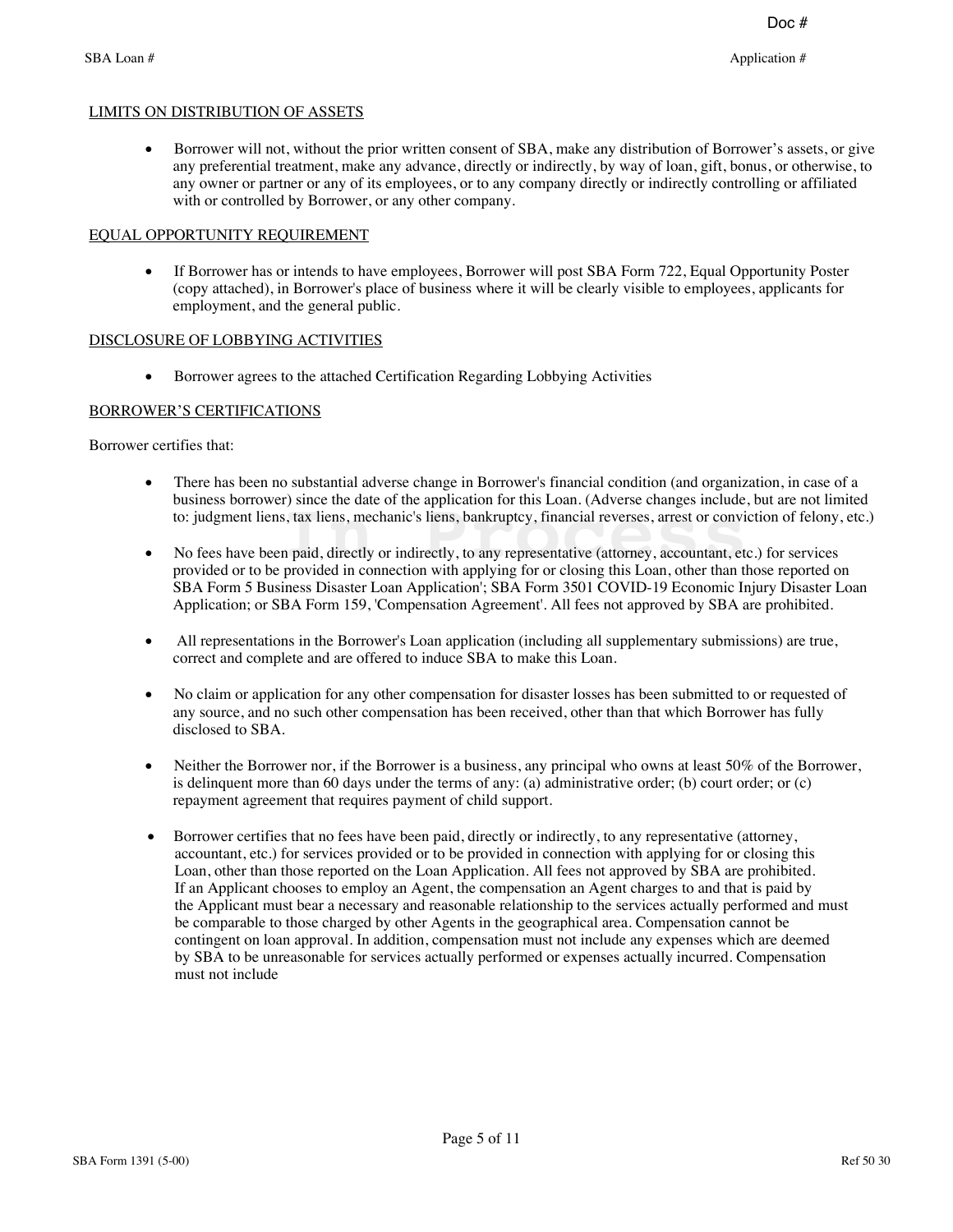charges prohibited in 13 CFR 103 or SOP 50-30, Appendix 1. **If the compensation exceeds \$500 for a disaster home loan or \$2,500 for a disaster business loan, Borrower must fill out the Compensation Agreement Form 159D which will be provided for Borrower upon request or can be found on the SBA website.**

· Borrower certifies, to the best of its, his or her knowledge and belief, that the certifications and representations in the attached Certification Regarding Lobbying are true, correct and complete and are offered to induce SBA to make this Loan.

#### CIVIL AND CRIMINAL PENALTIES

· Whoever wrongfully misapplies the proceeds of an SBA disaster loan shall be civilly liable to the Administrator in an amount equal to one-and-one half times the original principal amount of the loan under 15 U.S.C. 636(b). In addition, any false statement or misrepresentation to SBA may result in criminal, civil or administrative sanctions including, but not limited to: 1) fines, imprisonment or both, under 15 U.S.C. 645, 18 U.S.C. 1001, 18 U.S.C. 1014, 18 U.S.C. 1040, 18 U.S.C. 3571, and any other applicable laws; 2) treble damages and civil penalties under the False Claims Act, 31 U.S.C. 3729; 3) double damages and civil penalties under the Program Fraud Civil Remedies Act, 31 U.S.C. 3802; and 4) suspension and/or debarment from all Federal procurement and non-procurement transactions. Statutory fines may increase if amended by the Federal Civil Penalties Inflation Adjustment Act Improvements Act of 2015.

#### RESULT OF VIOLATION OF THIS LOAN AUTHORIZATION AND AGREEMENT

- · If Borrower violates any of the terms or conditions of this Loan Authorization and Agreement, the Loan will be in default and SBA may declare all or any part of the indebtedness immediately due and payable. SBA's failure to exercise its rights under this paragraph will not constitute a waiver. tes any of the terms or conditions of this Loan Authorization and Agreement A may declare all or any part of the indebtedness immediately due and payants under this paragraph will not constitute a waiver.
- A default (or any violation of any of the terms and conditions) of any SBA Loan(s) to Borrower and/or its affiliates will be considered a default of all such Loan(s).

#### DISBURSEMENT OF THE LOAN

- Disbursements will be made by and at the discretion of SBA Counsel, in accordance with this Loan Authorization and Agreement and the general requirements of SBA.
- · Disbursements may be made in increments as needed.
- Other conditions may be imposed by SBA pursuant to general requirements of SBA.
- · Disbursement may be withheld if, in SBA's sole discretion, there has been an adverse change in Borrower's financial condition or in any other material fact represented in the Loan application, or if Borrower fails to meet any of the terms or conditions of this Loan Authorization and Agreement.
- · **NO DISBURSEMENT WILL BE MADE LATER THAN 6 MONTHS FROM THE DATE OF THIS LOAN AUTHORIZATION AND AGREEMENT UNLESS SBA, IN ITS SOLE DISCRETION, EXTENDS THIS DISBURSEMENT PERIOD.**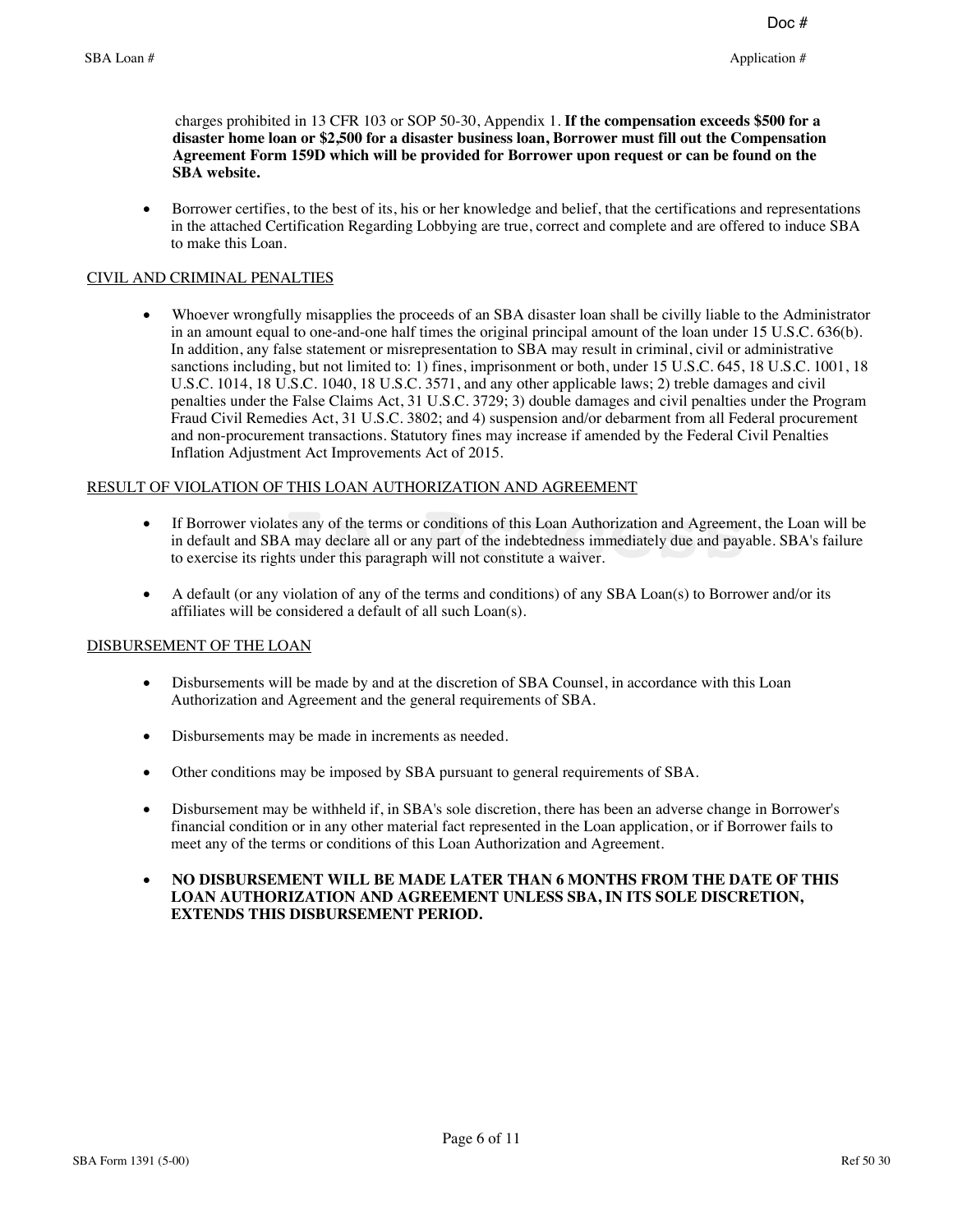#### PARTIES AFFECTED

• This Loan Authorization and Agreement will be **binding upon Borrower and Borrower's successors** and assigns and will inure to the benefit of SBA and its successors and assigns.

#### RESOLUTION OF BOARD OF DIRECTORS

· Borrower shall, within 180 days of receiving any disbursement of this Loan, submit the appropriate SBA Certificate and/or Resolution to the U.S. Small Business Administration, Office of Disaster Assistance, 14925 Kingsport Rd, Fort Worth, TX. 76155.

#### ENFORCEABILITY

• This Loan Authorization and Agreement is legally binding, enforceable and approved upon Borrower's signature, the SBA's approval and the Loan Proceeds being issued to Borrower by a government issued check or by electronic debit of the Loan Proceeds to Borrower' banking account provided by Borrower in application for this Loan.

**In Process**

James E. Rivera Associate Administrator U.S. Small Business Administration

The undersigned agree(s) to be bound by the terms and conditions herein during the term of this Loan, and further agree(s) that no provision stated herein will be waived without prior written consent of SBA. Under penalty of perjury of the **United States of America, I hereby certify that I am authorized to apply for and obtain a disaster loan on behalf of Borrower, in connection with the effects of the COVID-19 emergency.**

Date: 06.16.2020

Owner/Officer

Note: Corporate Borrowers must execute Loan Authorization and Agreement in corporate name, by a duly authorized officer. Partnership Borrowers must execute in firm name, together with signature of a general partner. Limited Liability entities must execute in the entity name by the signature of the authorized managing person.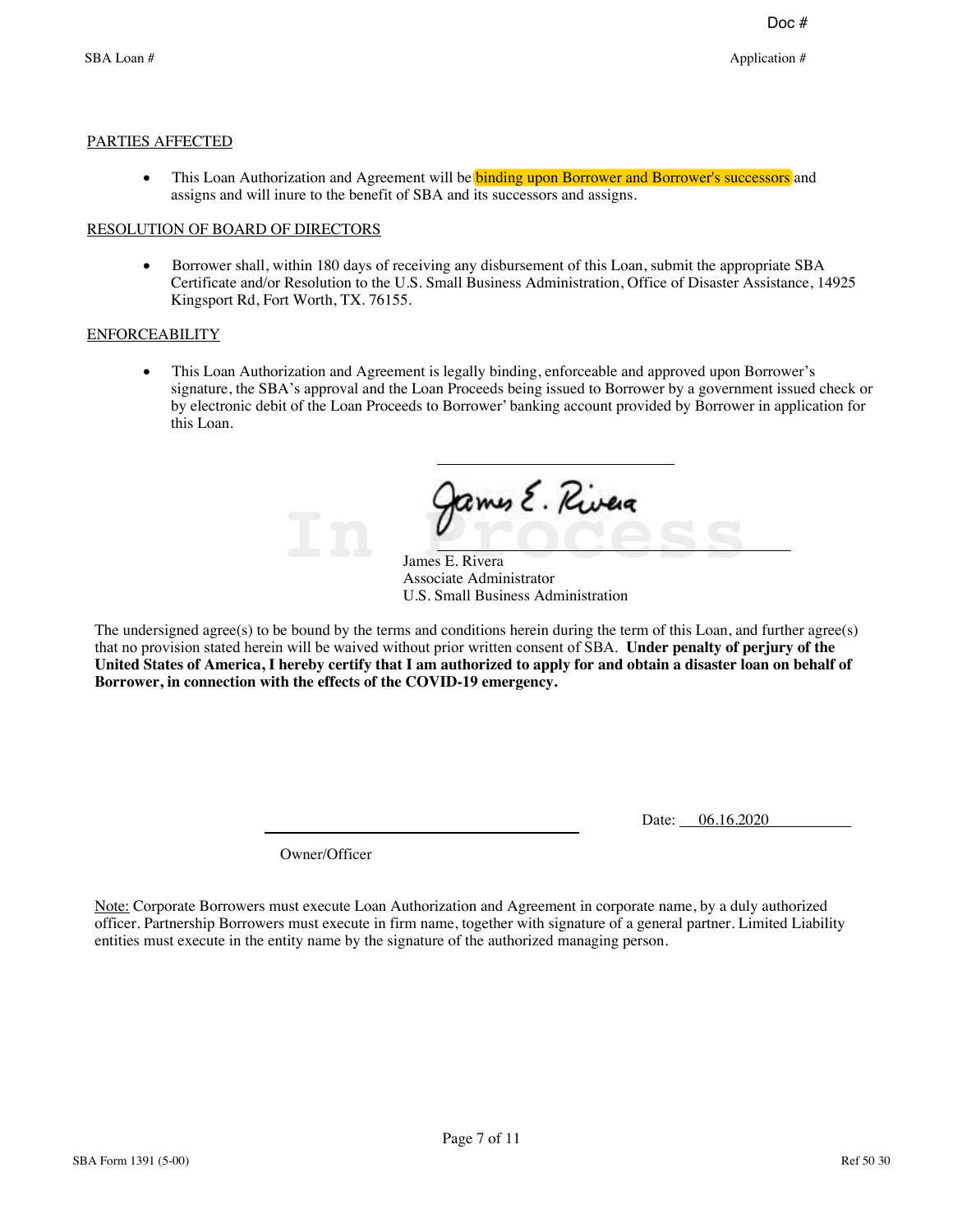# **CERTIFICATION REGARDING LOBBYING**

 For loans over \$150,000, Congress requires recipients to agree to the following:

- 1. Appropriated funds may NOT be used for lobbying.
- 2. Payment of non-federal funds for lobbying must be reported on Form SF-LLL.
- 3. Language of this certification must be incorporated into all contracts and subcontracts exceeding \$100,000.
- 4. All contractors and subcontractors with contracts exceeding All contractors and subcontractors with contracts exceedin<br>\$100,000 are required to certify and disclose accordingly.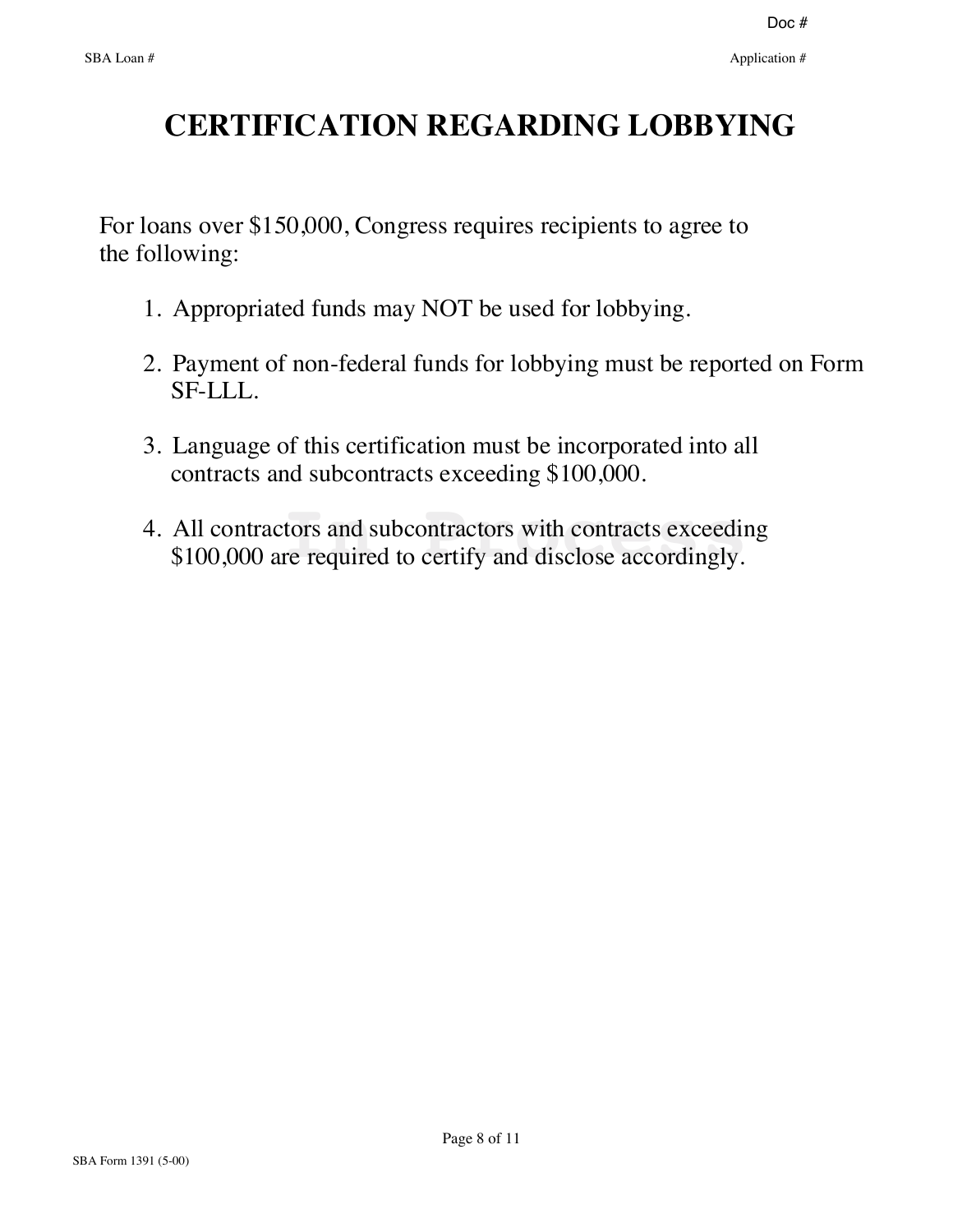### **CERTIFICATION REGARDING LOBBYING**

#### *Certification for Contracts, Grants, Loans, and Cooperative Agreements*

Borrower and all Guarantors (if any) certify, to the best of its, his or her knowledge and belief, that:

(1) No Federal appropriated funds have been paid or will be paid, by or on behalf of the undersigned, to any person for influencing or attempting to influence an officer or employee of any agency, a Member of Congress, an officer or employee of Congress, or an employee of a Member of Congress in connection with awarding of any Federal contract, the making of any Federal grant, the making of any Federal loan, the entering into of any cooperative agreement, and the extension, continuation, renewal, or modification of any Federal contract, grant, loan, or cooperative agreement.

(2) If any funds other than Federal appropriated funds have been paid or will be paid to any person for influencing or attempting to influence an officer or employee of any agency, a Member of Congress, an officer or employee of Congress, or an employee of a Member of Congress in connection with this Federal loan, the undersigned shall complete and submit Standard Form LLL, "Disclosure Form to Report Lobbying," in accordance with its instructions.

(3) The undersigned shall require that the language of this certification be included in the award documents for all sub-awards at all tiers (including subcontracts, sub-grants, and contracts under g loans, and co-operativ documents for all sub-awards at all tiers (including subcontracts, sub-grants, and contracts under grants, loans, and co-operative agreements) and that all sub-recipients shall certify and disclose accordingly.

This certification is a material representation of fact upon which reliance was placed when this transaction was made or entered into. Submission of this certification is a prerequisite for making or entering into this transaction imposed by Section 1352, Title 31, U.S. Code. Any person who fails to file the required certification shall be subject to a civil penalty of not less than \$10,000.00 and not more than \$100,000.00 for each such failure.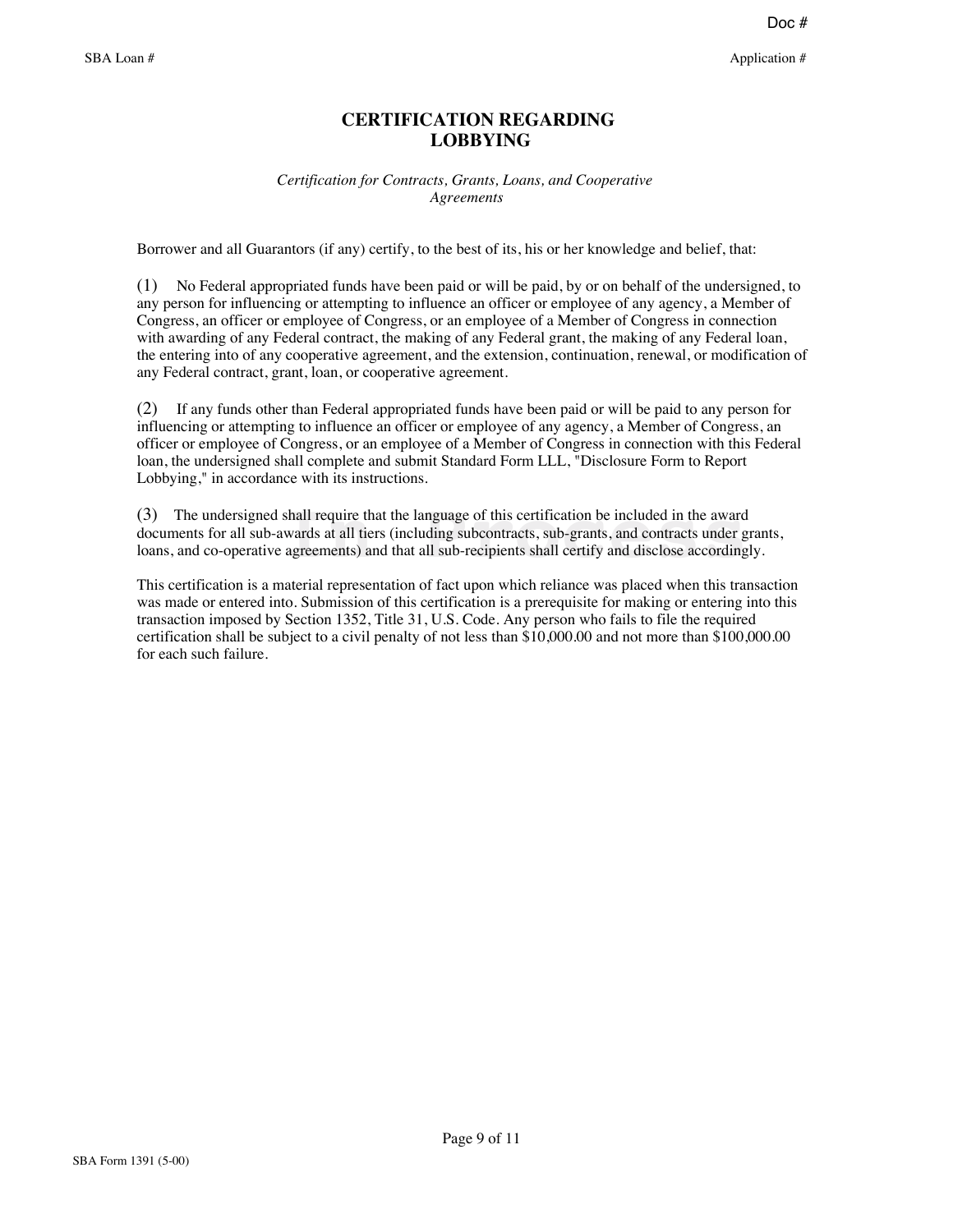This Statement of Policy is Posted

In Accordance with Regulations of the

# **Small Business Administration**

This Organization Practices

# Equal Employment Opportunity

**We do not discriminate on the ground of race, color, religion, sex, age, disability or national origin in the hiring, retention, or promotion of employees; nor in determining their rank, or the compensation or fringe benefits paid them.**

This Organization Practices

# **Equal Treatment of Clients**

We do not discriminate on the basis of race, color, religion, sex, marital status,<br>disability, age or national origin in services or accommodations offered or<br>provided to our employees, clients or guests. **disability, age or national origin in services or accommodations offered or provided to our employees, clients or guests.**

> These policies and this notice comply with regulations of the **United States Government.**

**Please report violations of this policy to:** 

**Administrator Small Business Administration** Washington, D.C. 20416

In order for the public and your employees to know their rights under 13 C.F.R Parts 112, 113, and 117, Small Business Administration Regulations, and to conform with the directions of the Administrator of SBA, this poster must be displayed where it is clearly visible to employees, applicants for employment, and the public.

Failure to display the poster as required in accordance with SBA Regulations may be considered evidence of noncompliance and subject you to the penalties contained in those Regulations.

Page 10 of 11 SBA FORM 722 (10-02) REF: SOP 9030 PREVIOUS EDITIONS ARE OBSOLETE **U.S. GOVERNMENT PRINTING OFFICE: 1994 0- 153-346** This form was electronically produced by Elite Federal Inc.